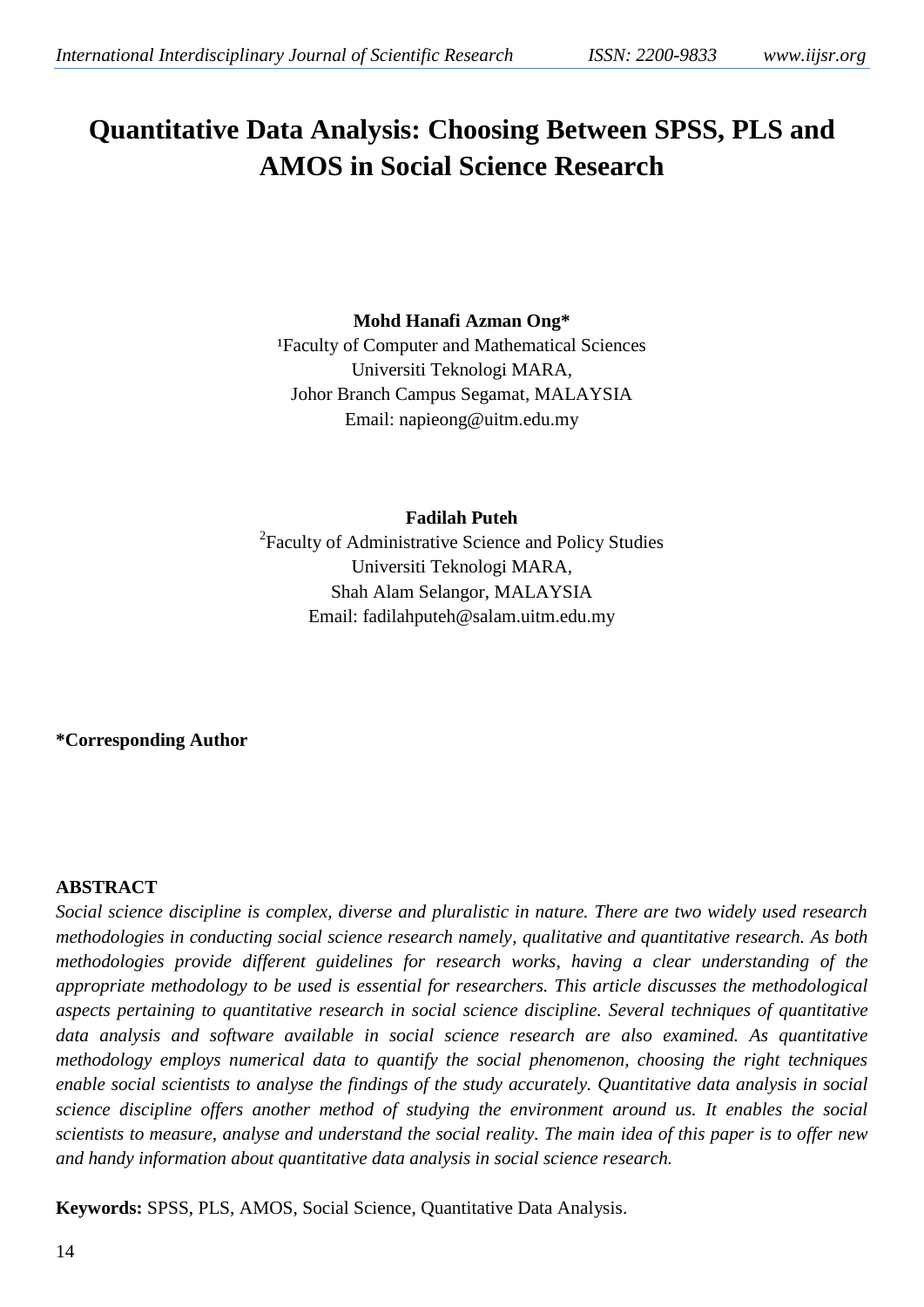## **1.0 INTRODUCTION**

Social science as a discipline comprises a number of sub-disciplines ranging from business and management, humanities, arts, political science and education. Just as the science discipline relies on experimental and scientific measurements, the social sciences discipline also employs scientific measurement for more accurate and reliable data analysis. The scientific or quantitative measurements in social science discipline are widely used apart from the qualitative measurement tools to generalize samples of study to a larger population.

Despite the popularity of scientific measures in data analysis, social scientists face dilemmas in selecting the right and appropriate tools to be used. This is because the accuracy of data analysis could be reduced hence, affecting the total outcome of the research. With that in mind, the objective of this paper is twofold, namely to discuss the common statistical analysis and software used in social sciences studies and to suggest the right statistical analysis to be employed.

## **2.0 TYPES OF STATISTICAL ANALYSIS**

Basically, in statistical discipline, two common theories are usually used namely, the comparison statistical analysis theory and correlation statistical analysis theory (Casella and Berger, 2002; Tabachnick and Fidell, 2007). Both statistical theories share some common characteristics of classifications test, which are the parametric and non-parametric techniques (Field, 2009; Pallant, 2015) that rely on general assumptions of the respective statistical tests. In using the comparison and correlational statistical analysis theories, the researchers are familiar with the terms univariate, bivariate and multivariate statistical tests which are based on specific assumptions for conducting these tests (Pallant, 2015).

Univariate analysis refers to analysing one variable at a time (Pallant, 2015). An analysis that involves only one variable (i.e. comparison analysis of one variable against a number of different groups) is known as a univariate statistical analysis. As for bivariate analysis, this relates to analysing two variables at a time (Pallant, 2015; Field, 2009). However, this analysis only exists in the context of relationship analysis, such as correlation analysis. Regarding multivariate analysis, this involves analysing more than one variable at a time (Johnson and Wichern, 2007; Tabachnick and Fidell, 2007; Hair et al., 2010). It could be either causal and effect analysis (i.e. regression analysis) or comparison analysis (i.e. MANOVA).

## *2.1 Univariate and Multivariate Statistical Comparison Analysis*

In statistical comparison analysis, the common method adopted by the researcher to examine the significant differences between two interested groups towards one targeted variable is the independent t-tests (Field, 2009; Pallant, 2015; Bluman, 2012; Kim, 2015). Meanwhile, the one-way ANOVA statistical tool is also a popular statistical method used to measure the significant differences among more than two comparison groups towards one targeted variable (Field, 2009; Pallant, 2015; Bluman, 2012; Kim, 2015). Both tests require that the distribution of the targeted variable must be approximately normally distributed (Field, 2009; Sheridan et al., 2010; Pallant, 2015) and the measurement of the targeted variable to be at least at interval measurement (Field, 2009; Pallant, 2015).Hence, both tests could be classified as parametric statistical methods.

The non-parametric comparison analysis is usually undertaken when the variables do not meet the assumption of normality and the nature of the targeted measurement variable is nominal or ordinal measurements (Wayne, 1990; Field, 2009; Pallant, 2015; Nahm, 2015). If the assumptions of the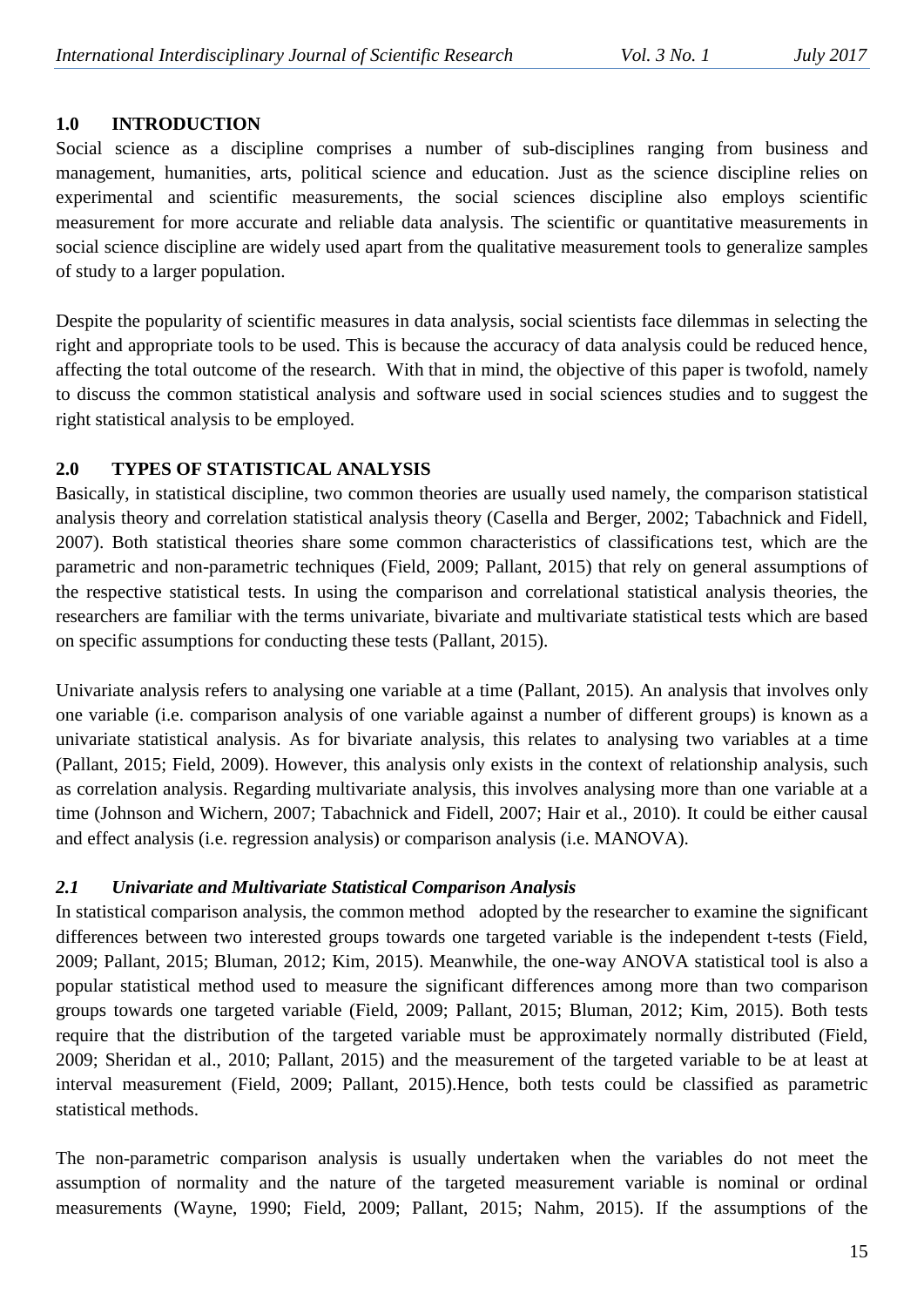independent t-tests were not met, the Mann-Whitney comparison analysis is an alternative method for comparing differences between two interested groups towards one targeted variable (Wayne, 1990; Field, 2009; Pallant, 2015). Further, the Kruskall-Wallis comparison analysis test could also be used when the assumption of one-way ANOVA cannot be met (Field, 2009). However, since the one-way ANOVA statistical test is robust towards the assumption of normality distribution, the Kruskall-Wallis statistical test is only conducted when the measurement of the targeted variables is at ordinal level (Wayne, 1990).

In regard to the multivariate statistical comparison analysis, careful planning of research designs is required if researchers intend to use this type of analysis. The reason being the non-parametric multivariate statistical comparison analysis is a very limited statistical tool (Johnson and Wichern, 2007; Tabachnick and Fidell, 2007; Hair et al., 2010). The more popular multivariate statistical comparison analysis is the Multivariate Analysis of Variance (i.e. MANOVA). It is used to measure the significant differences among more than two comparison groups towards more than one continuous targeted variable (Johnson and Wichern, 2007; Tabachnick and Fidell, 2007; Hair et al., 2010; Finch and French, 2013). In the context of Multivariate Analysis of Variance (i.e. MANOVA), the assumption of variance homogeneity across the groups is very important and is based on the Box's M test (Johnson and Wichern, 2007; Tabachnick and Fidell, 2007; Field, 2009; Hair et al., 2010; Finch and French, 2013). According to Tabachnick and Fidell (2007) and Field (2009), Box's M test is a very sensitive test and is robust when the sample size for each group is equal (Field, 2009). Therefore, the MANOVA test could always be used by researchers when the sample size for each of the comparison group is equal.

#### *2.2 Bivariate and Multivariate Statistical Correlation Analysis*

Initially, correlation analysis is the common method used to determine the significance of the bivariate relationship between two interested variables. Usually, Pearson' Correlation analysis is conducted when the assumptions of this test (i.e. normality distribution and both variables measurement at least at the interval level) are met (Field, 2009; Pallant, 2015; Bluman, 2012; Puth et al., 2013). This test is classified as the parametric statistical method. However, Spearman's Rank Correlation analysis is another common statistical correlation method that could be adopted if the assumptions of Pearson's Correlation analysis are not met (Field, 2009; Pallant, 2015).This test is categorized as non-parametric method (Wayne, 1990; Hauke and Kossowski, 2011).

On the other hand, if the researcher intends to examine causal and effect relationship, the multivariate statistical correlation analysis could be adopted. Usually, the causal and effect relationship involves a number of independent and dependent variables (Johnson and Wichern, 2007; Tabachnick and Fidell, 2007; Hair et al., 2010; Braun et al., 2014). Multiple Linear Regression analysis (i.e. MLR) is the appropriate method to be used if the set of independent variables is more than one variable paired with one continuous dependent variable (Montgomery et al., 2001; Kurtner et al., 2008; Field, 2009; Liebscher, 2012; Pallant, 2015). In addition, MLR could be used if the nature of the dependent variable measurement is at least at the interval level (Montgomery et al., 2001; Kurtner et al., 2008; Field, 2009; Pallant, 2015; Krzywinski and Altman, 2015). However, Logistic Regression analysis, Multinomial Regression analysis, or Discriminant Analysis are the preferred methods if the nature of dependent variable is a category variable (Johnson and Wichern, 2007; Tabachnick and Fidell, 2007; Field, 2009; Hair et al., 2010). In the context of Discriminant Analysis, it is conducted when the entire set of independent variables measurement is at least at the interval level (Johnson and Wichern, 2007; Tabachnick and Fidell, 2007; El-Sayed and Hamed, 2015), whereas Logistic Regression analysis or Multinomial Regression analysis are the statistical tools utilized if there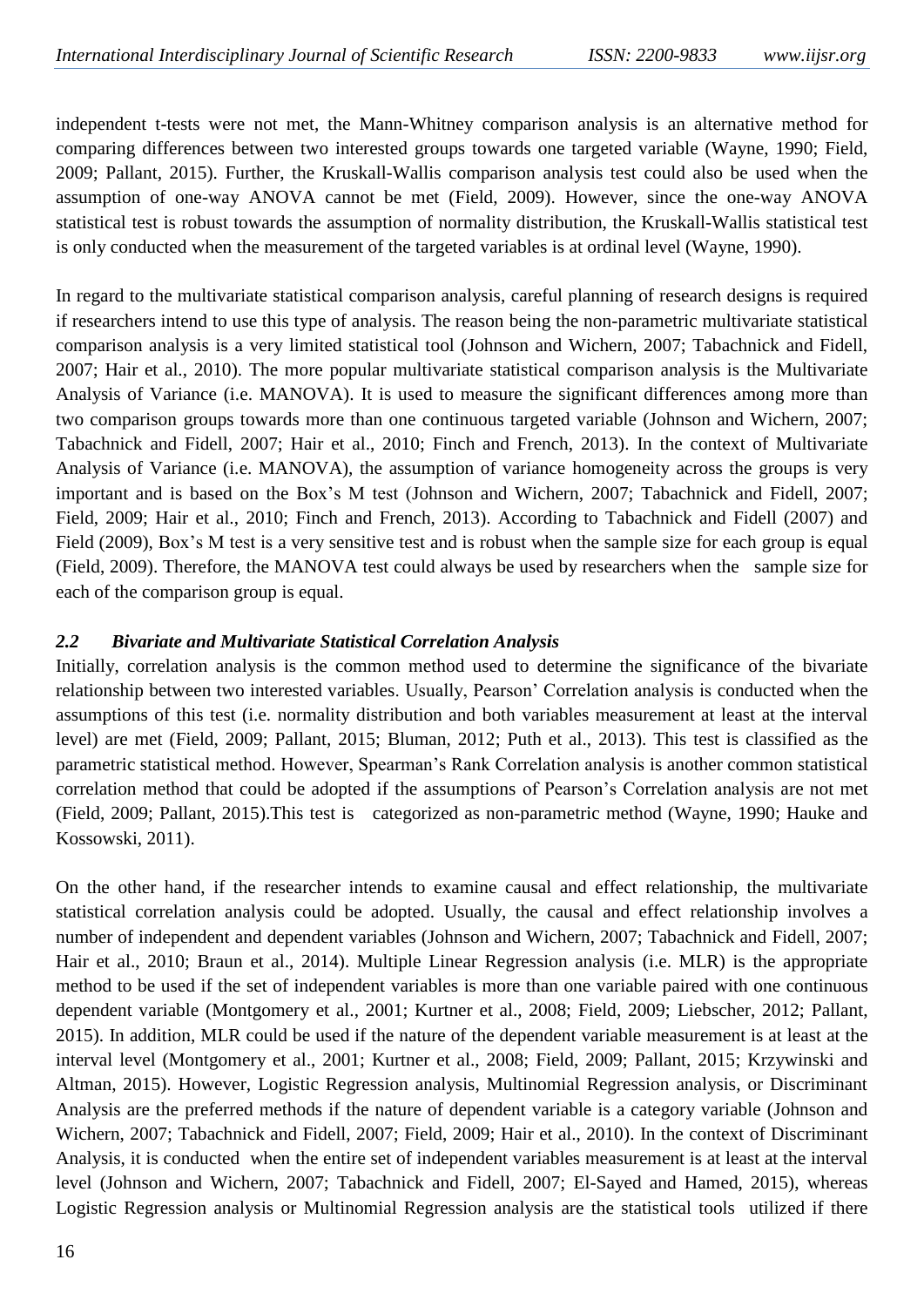exist a categorical variable in the set of independent variables (Johnson and Wichern, 2007; Field, 2009; Hair et al., 2010; Li et al., 2016), where this independent variable is treated as a dummy variable (Field, 2009).

In the event the researcher intends to examine the causal and effect relationship between a number of independent and dependent variables, the Structural Equation Modelling (i.e. SEM) is the best method to be used (Byrne, 2010; Hair et al., 2010; Hair et al., 2014; Fan et al., 2016). This statistical analysis allows the researcher to test the causal and effect relationship of those variables simultaneously (Byrne, 2010; Hair et al., 2010; Hair et al., 2014; Elsenhauer et al., 2015), thereby reducing the impact of Type 1 error (Byrne, 2010; Hair et al., 2010; Hair et al., 2014). There are two common theories under SEM statistical analysis. They are Covariance based SEM (i.e. CB-SEM) and Variance based SEM (i.e. VB-SEM) (Hair et al., 2014; Lowry & Gaskin, 2014; Richter et al., 2016; Sarstedt et al., 2016). CB-SEM technique is primarily for confirming or rejecting theories through hypothesis testing (Byrne, 2010; Hair et al., 2010). This technique is practical when the sample size is large, and the data is approximately normally distributed (Byrne, 2010; Hair et al., 2010). Most importantly, the model of the causal and effect relationship must be correctly specified (Byrne, 2010; Hair et al., 2010). The second technique in the SEM family, which is VB-SEM, is more robust towards the assumption of normality distribution and the sample size, and is used when the correct model of the causal and effect relationship cannot be ensured (Hair et al., 2011; Ringle et al., 2013; Hair et al., 2014; Dijkstra and Henseler, 2015). In addition, the VB-SEM technique is found to be most suitable for exploring the relationship among the variables (Hair et al., 2011; Ringle et al., 2013; Hair et al., 2014; Braojos-Gomez et al., 2015).

Despite the differences, both techniques share some common analogies in measuring the validity of the variable items (Hair et al., 2011; Ringle et al., 2013; Hair et al., 2014; Kaufmann and Gaeckler, 2015). Basically, both techniques use convergent validity and discriminant validity for accessing the goodness or the validity of the items to be measured (Hair et al., 2011; Ringle et al., 2013; Hair et al., 2014; Willaby et al., 2015). Assessment of factor loading (i.e. practically must be greater than .70), Average Variance Explained (i.e. practically must be greater than .50), and the Composite Reliability (i.e. practically must be greater than .70) are the common assessments for measuring the convergent validity for CB-SEM and VB-SEM (Byrne, 2010; Hair et al., 2010; Hair et al., 2011; Ringle et al., 2013; Hair et al., 2014). Apart from that, the Fornell-Larcker Discriminant analysis is another tool for accessing the discriminant validity for CB-SEM and VB-SEM (Byrne, 2010; Hair et al., 2010; Hair et al., 2011; Ringle et al., 2013; Hair et al., 2014). However, in measuring the significance of the causal and effect relationship among the variables, the CB-SEM analysis uses the Maximum Likelihood (i.e. ML) estimation technique (Byrne, 2010; Hair et al., 2010) whereas in the case of the VB-SEM analysis, the Ordinary Least Square (i.e. OLS) regression based estimation technique is used (Hair et al., 2011; Ringle et al., 2013; Hair et al., 2014).

The Exploratory Factor analysis (i.e. EFA) is one of the multivariate statistical correlation analyses that could be used to examine the validity of variable items. This EFA technique is employed to determine the number of variables underlying one general variable (Johnson and Wichern, 2007; Tabachnick and Fidell, 2007; Hair et al., 2010; Kim et al., 2016; Copenhaver et al., 2016). It is a statistical tool to be used for refinement or reconstruction or confirmation of the variables' structures that share a common variance (Field, 2009; Sakaluk and Short, 2016). Typically, EFA analysis is based on correlation matrix among the variable items (Johnson and Wichern, 2007; Tabachnick and Fidell, 2007; Hair et al., 2010; Ichikawa, 2015). Therefore, the variable items' measurement should be at least at the interval level (Johnson and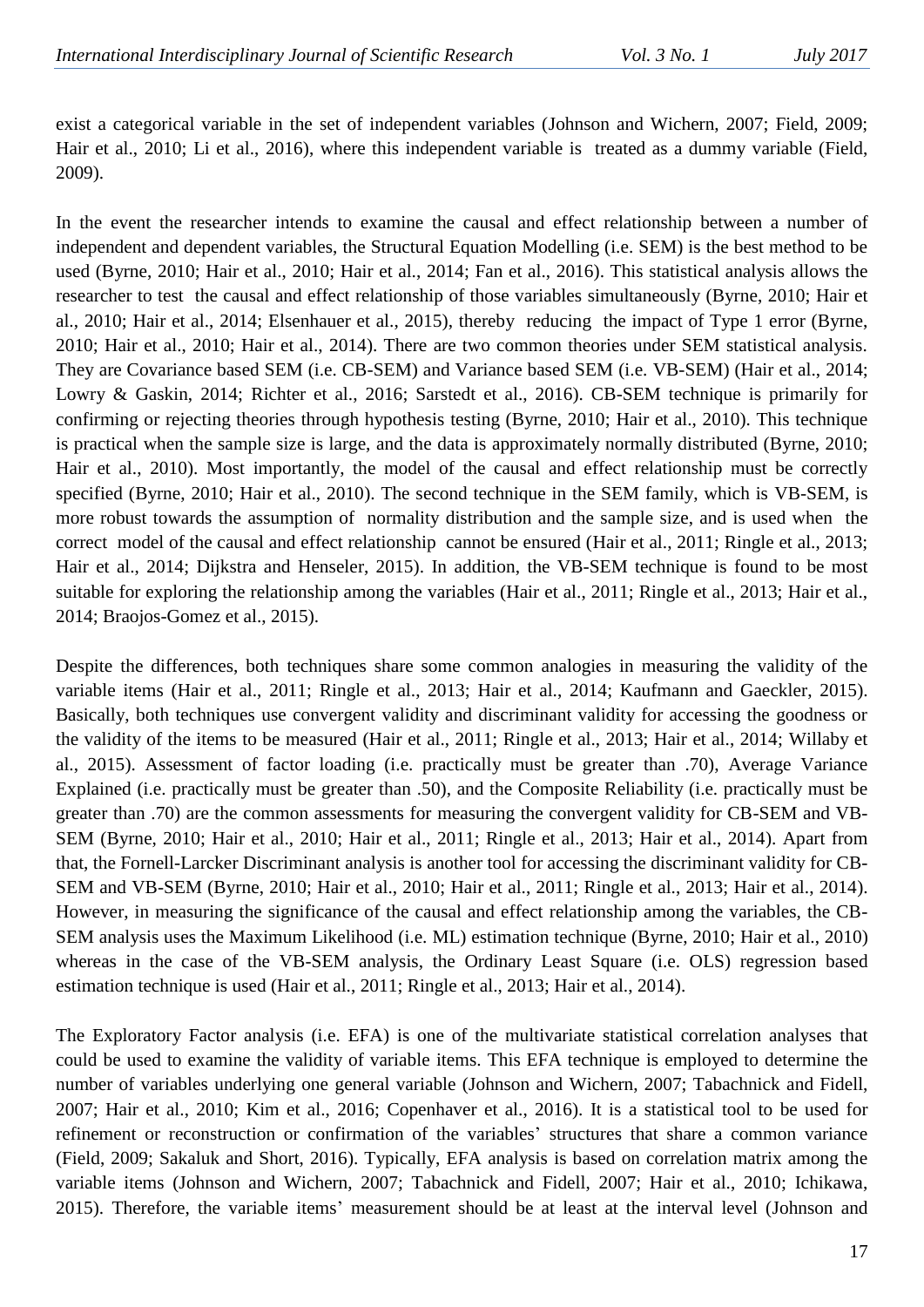Wichern, 2007; Tabachnick and Fidell, 2007; Hair et al., 2010). Besides that, the considerations of sample size and normality distribution are also pre-requisites for performing this analysis (Tabachnick and Fidell, 2007; Field, 2009; Hair et al., 2010).

## **3.0 COMMON STATISTICAL SOFTWARE**

Several statistical software are available for performing statistical analysis, namely Statistical Package for Social Sciences (i.e. SPSS), Minitab, SAS, R-programming, STATA, SEM-AMOS, SEM-SmartPLS, and WarpPLS. The most popular softwares for SEM are Analysis of Moments Structure (AMOS), Partial Least Square (PLS), LISREL, SEPATH, PRELIS, SIMPLIS, MPLUS, EQS and SAS (Hair et al., 2011; Zainudin, 2012a, 2012b). In general, there are two types of SEM (Lowry & Gaskin, 2014): Variance-based SEM, such as PLS and Co-variance based SEM, such as AMOS, Lisrel, EQS, MPlus. However, this paper only focuses on three statistical software packages commonly used in social sciences research, which are SPSS, AMOS and SmartPLS.

# *3.1 Statistical Package for Social Sciences (i.e. SPSS)*

SPSS is a statistical package designed by the IBM Corporation and widely used by researchers or academicians worldwide. This statistical package is very user friendly and various statistical tests could be conducted using this software. This statistical software undertakes both comparison and correlational statistical tests in the context of univariate, bivariate and multivariate analysis for both the parametric and non-parametric statistical techniques.

# *3.2 SmartPLS*

SmartPLS is a statistical package primarily designed by a team of software developers from the academia in Germany (Ringle et al., 2015). This statistical software undertakes SEM analysis using the Ordinary Least Square estimation techniques (Hair et al., 2011; Ringle et al., 2013; Hair et al., 2014), and is widely used by researchers exploring the theories.

## *3.3 AMOS*

AMOS is a statistical package also designed by the team at IBM Corporation. AMOS software is widely used to confirm a theory, since it uses the ML estimation techniques in the SEM analysis (Byrne, 2010; Hair et al., 2010). Besides that, AMOS software is automatically available when the researcher purchases the SPSS software version 20.0 and above.

## **4.0 CHOOSING THE RIGHT STATISTICAL SOFTWARE FOR DATA ANALYSIS**

In choosing the right statistical software for performing the data analysis, firstly, researchers usually look at their research objective. If the research objective is comparison analysis, usually SPSS statistical software is the preferred statistical package compared to other statistical packages such as MINITAB, STATA, and R-Programming statistical software. This is because the SPSS statistical software is easily able to perform both parametric and non-parametric comparison analysis. It also permits the researcher to check the assumptions of the tests, such as the normality test and outliers test. Besides that, this statistical package enables a frequency analysis to be perfectly conducted.

On the other hand, in the context of validating the variable items, if the researcher intends to refine the variable items using the EFA analysis, the SPSS statistical package is an appropriate statistical package, since it provides comprehensive output compared to other statistical software. The software also performs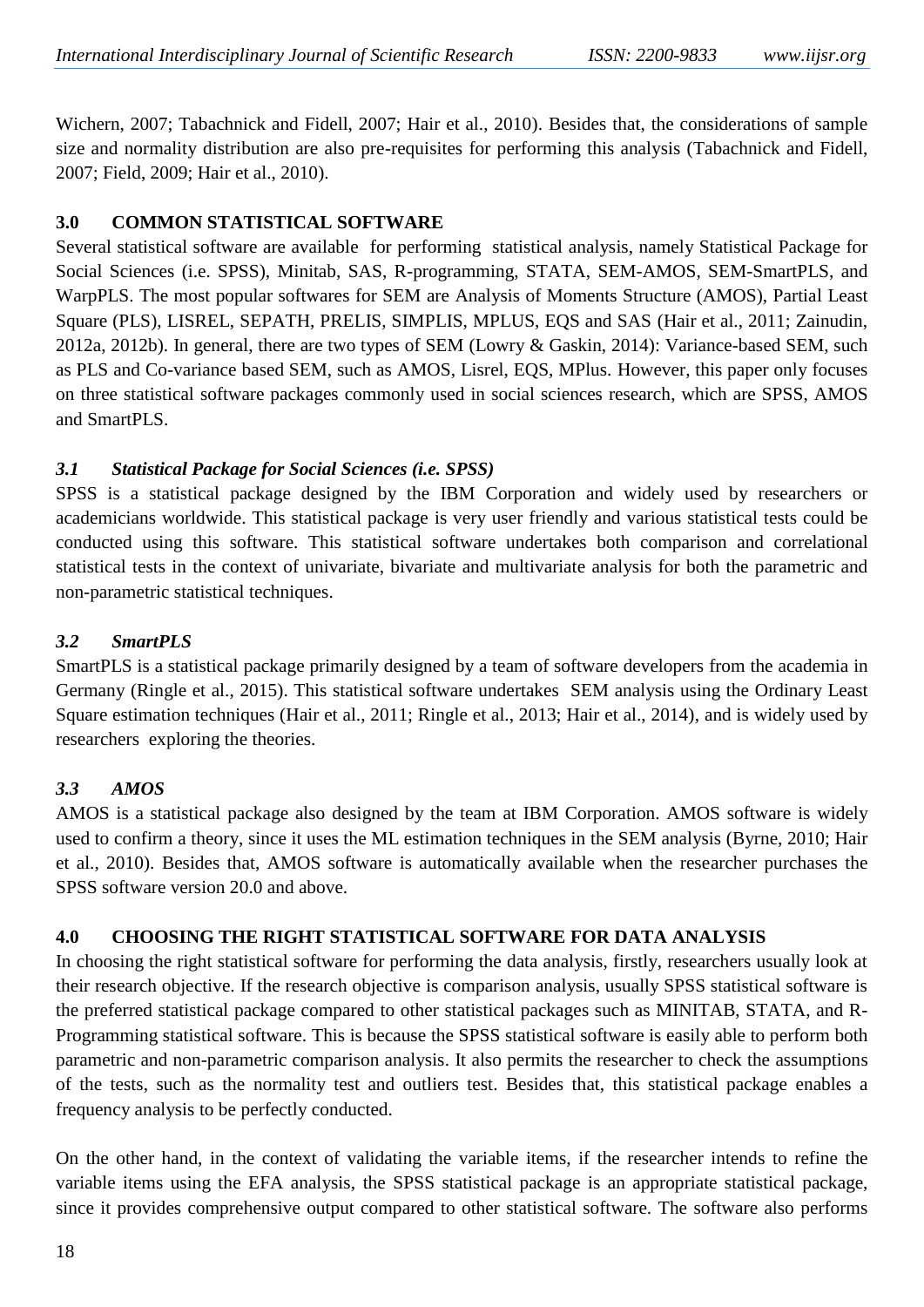EFA analysis by using a number of extraction estimation techniques such as Principal Component extraction technique, Principal Axis Factoring extraction technique and Maximum Likelihood estimation technique.

With respect to correlation analysis objectives, the SPSS statistical software could easily perform the Pearson's Correlation or Spearman's Rank Correlation tests for examining the bivariate relationship between two targeted variables. It could be used to carry out the MLR analysis with the organized output of regression analysis. In terms of categorical type of dependent variable, the researcher usually has a choice of either to perform Logistic Regression analysis, or Multinomial Regression analysis or Discriminant analysis. Therefore, SPSS statistical software is considered as an optimal statistical tool for performing these three types of statistical analysis.

However, if the researcher intends to examine causal and effect relationship between a number of independent and dependent variables, SEM analysis is the preferred statistical tool. Of late, SEM is becoming a popular method of analysis for studying relationships among constructs. SEM has the statistical ability to test the causal relationships between constructs with multiple measurement items (Hair, Ringle, & Sarstedt, 2011; Hair, Sarstedt, Pieper, & Ringle, 2012; Lowry & Gaskin, 2014; Noorazah & Juhana, 2012). SEM is an useful statistical tool for testing theories and conceptual models of the study empirically (Hair et al., 2011; Hair et al., 2012). Using SEM allows the researcher to determine whether the relationship among the constructs in the research framework is significant, based on the data gathered. SEM is a secondgeneration of multivariate analysis techniques which combines various techniques available in the firstgeneration of multivariate analysis (or known as OLS – Ordinary Least Squares), such as factor analysis (FA), regression and correlation (Hair et al., 2012; Lowry & Gaskin, 2014; Zainudin, 2012b).

PLS-SEM is used for data analysis to test the measurements and substantive models of the study and examine the relationships among constructs in the proposed research model. The proposed model is the nascent theoretical development derived from several theories. Thus, the prediction between constructs in the proposed model requires usage of PLS-SEM (Hair et al., 2011; Hair et al., 2012). PLS-SEM is very powerful to test the theory as compared to CB based SEM (Lowry & Gaskin, 2014). Furthermore, PLS-SEM is also employed as the complex research model is handled in a more effective and efficient manner, and it requires no GOF (goodness of fit) model which is central in CB-SEM. PLS-SEM is also frequently used in exploratory studies. Further, PLS SEM offers flexibility in terms of data analysis as it has the ability to process different types of nominal, ordinal, interval and ratio data (Hair et al., 2011; Hair et al., 2012). Moreover, the current research trends are also moving towards using PLS-SEM as a software to analyse quantitative data (Henseler, Ringle, & Sarstedt, 2015). The other advantages of using PLS-SEM, as outlined by Hair et al. (2011) and Hair et al. (2012), are the restrictive assumptions of the CB-SEM (co-variance based SEM), that is, the normality assumption is not met, the sample size is small, some of the variables are formative measures, and the focus of the study is on prediction and theoretical development. Hair et.al also maintained that although PLS-SEM operates using a small sample size, it is preferable to use a larger sample size to represent the population and yield more accurate results of model estimation. Another salient advantage of PLS-SEM is that, it is able to normalise the data for further analysis.

In general, there are several reasons why SEM PLS is used for data analysis. Among others, PLS-SEM is suitable for theory testing, it is more robust than traditional SPSS, it allows researchers to test all variables simultaneously, and the sample is more flexible as it does not require normality assumptions to be fulfilled and it works well with small sample size. Although some scholars argue that PLS-SEM is less rigourous, its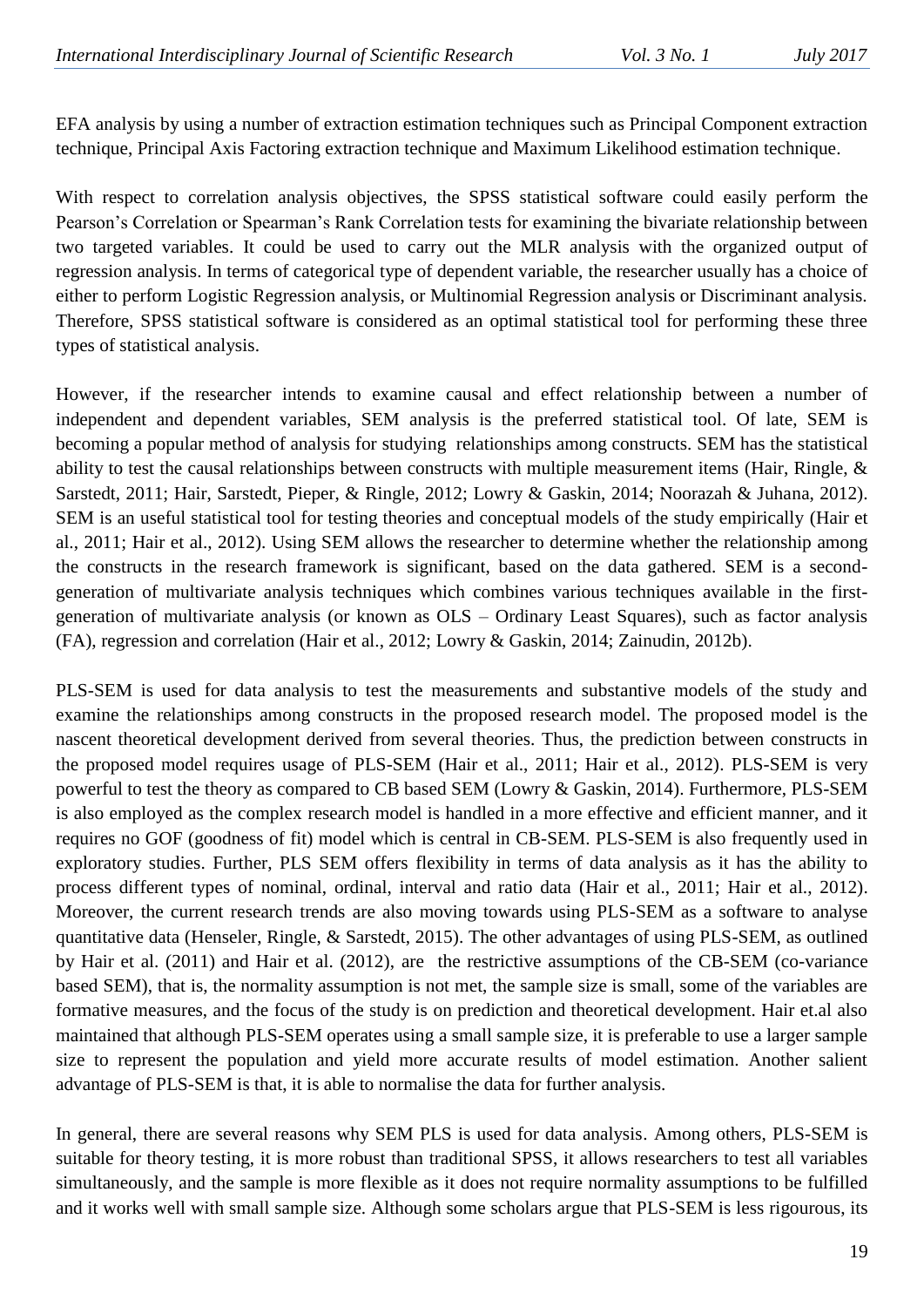usage has gained popularity, especially in business research. This is due to the unique features of PLS-SEM, namely PLS ability to handle smaller sample size as well as producing more robust and accurate results than CB-SEM if the assumptions of CB-SEM are not met. It is also a preferred statistical method if the nature of the research is more predictive than a confirmatory kind of study (Hair et al., 2011). Though the small sample size in PLS-SEM is said to have biasness against consistency, however differences in estimation results between the two are very minimal. If the sample sizes are bigger, then the results produced by PLS-SEM are similar to the results produced by CB-SEM (Lowry & Gaskin, 2014). Besides that, both statistical software for conducting the SEM analysis (i.e. AMOS and SmartPLS) have user friendly features and the outputs are clearly presented. The key distinctive features between CB-SEM and PLS-SEM, as highlighted by Hair et al. (2011) and Hair et al. (2012), are shown in Table 1 below.

| <b>CB-SEM</b> |                                                                | <b>PLS-SEM</b> |                                                                         |
|---------------|----------------------------------------------------------------|----------------|-------------------------------------------------------------------------|
|               | Theory testing and confirmation                                |                | • Theory prediction and development                                     |
|               | Requires large sample size                                     |                | Able to operate with small sample size                                  |
|               | Normality assumptions must be met<br>(restrictive assumptions) | $\bullet$      | Normality assumptions need not be met (less<br>restrictive assumptions) |
| $\bullet$     | Data are continuous (reflective)                               |                | Data could be formative                                                 |
|               | Confimatory study                                              |                | Exploratory study                                                       |

## **Table 1: Key Features of CB-SEM and PLS-SEM**

Source: Hair et al. (2011) ; Hair et al. (2012)

In addition to the above, PLS-SEM allows for more complex analysis for modeling latent variables, testing the indirect effect, multiple moderation effects and assessing the goodness of the proposed model (Lowry & Gaskin, 2014). Table 2 below summarises the statistical software and statistical analysis commonly used in the Social Science research field.

| <b>Research Objective</b>                                                                                                             | <b>Type of</b><br><b>Statistical</b><br><b>Theory</b> | <b>Possible Method</b>                                                | <b>Suggested</b><br><b>Statistical</b><br><b>Software</b> |
|---------------------------------------------------------------------------------------------------------------------------------------|-------------------------------------------------------|-----------------------------------------------------------------------|-----------------------------------------------------------|
| significant<br>To<br>examine<br>the<br>differences<br>between two interested groups towards one                                       | Univariate<br>Comparison<br>analysis                  | Independent t-test<br>analysis                                        | <b>SPSS</b>                                               |
| continuous targeted variable                                                                                                          |                                                       | Mann-Whitney test<br>analysis                                         | <b>SPSS</b>                                               |
| To measure the significant differences among<br>more than two comparison groups towards<br>one continuous targeted variable           | Univariate<br>Comparison<br>analysis                  | One-way Analysis of<br>Variance test ( <i>i.e.</i><br>ANOVA) analysis | <b>SPSS</b>                                               |
|                                                                                                                                       |                                                       | Kruskal-Wallis test<br>analysis                                       | <b>SPSS</b>                                               |
| To measure the significant differences among<br>more than two comparison groups towards<br>more than one continuous targeted variable | Multivariate<br>Comparison<br>analysis                | Multivariate Analysis<br>of Variance test (i.e.<br>MANOVA) analysis   | <b>SPSS</b>                                               |

## **Table 2: Common Statistical Analysis Used in the Social Science Research Field**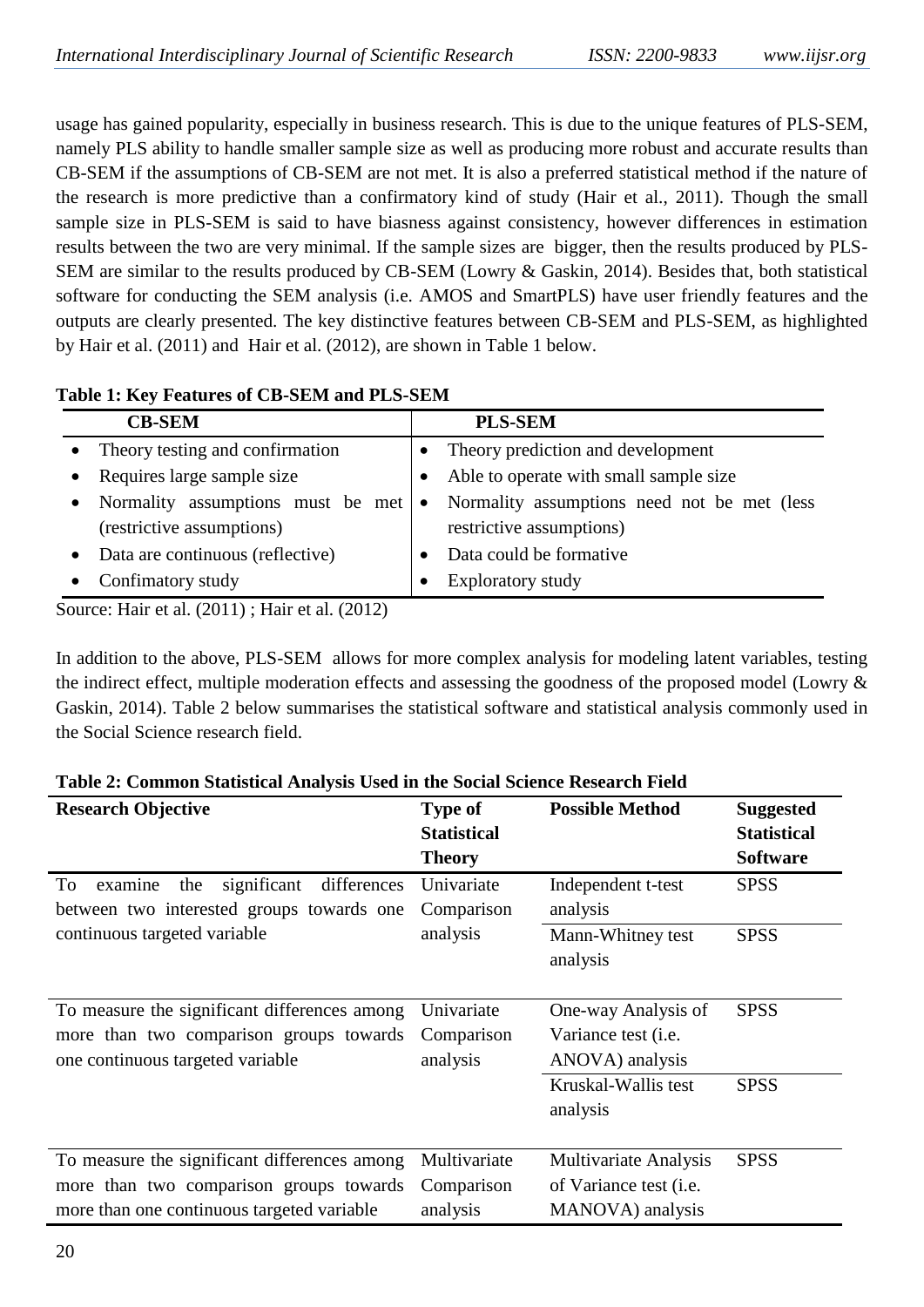| To determine the significant bivariate<br>relationship between two continuous                                                                                                                                                    | Univariate<br>Correlation               | Pearson' Correlation<br>analysis                                                                   | <b>SPSS</b>     |
|----------------------------------------------------------------------------------------------------------------------------------------------------------------------------------------------------------------------------------|-----------------------------------------|----------------------------------------------------------------------------------------------------|-----------------|
| interested variables                                                                                                                                                                                                             | analysis                                | Spearman's Rank<br>Correlation analysis                                                            | <b>SPSS</b>     |
| To examine causal and effect relationship<br>between a set of independent variables paired<br>with one continuous dependent variable                                                                                             | Multivariate<br>Correlation<br>analysis | Multiple Linear<br>Regression (i.e. MLR)<br>analysis                                               | <b>SPSS</b>     |
| To examine causal and effect relationship<br>between a set of independent variables, where<br>these set of independent variables involve a<br>categorical<br>variable<br>paired<br>with<br>one<br>categorical dependent variable | Multivariate<br>Correlation<br>analysis | Logistic Regression<br>analysis <sup>a</sup> or<br>Multinomial<br>Regression analysis <sup>b</sup> | <b>SPSS</b>     |
| To examine causal and effect relationship<br>between a set of independent variables, where<br>these set of independent variables do not<br>involve a categorical variable paired with one<br>categorical dependent variable      | Multivariate<br>Correlation<br>analysis | Discriminant analysis                                                                              | <b>SPSS</b>     |
| To examine causal and effect relationship<br>between a number of independent<br>and<br>dependent variables with<br>priority<br>to<br>confirming or rejecting the theories                                                        | Multivariate<br>Correlation<br>analysis | Covariance based<br><b>Structural Equation</b><br>Modelling (i.e. CB-<br>SEM) analysis             | <b>AMOS</b>     |
| To examine causal and effect relationship<br>between a number of independent and<br>dependent variables with priority to exploring<br>the theories                                                                               | Multivariate<br>Correlation<br>analysis | Variance based<br><b>Structural Equation</b><br>Modelling (i.e. VB-<br>SEM) analysis               | <b>SmartPLS</b> |
| To refinement or reconstruct or confirm the<br>variables'<br>structure that share a common<br>variance                                                                                                                           | Multivariate<br>Correlation<br>analysis | <b>Exploratory Factor</b><br>Analysis (i.e. EFA)                                                   | <b>SPSS</b>     |

Note: *<sup>a</sup> This analysis can be used if the dependent variable constitutes two categories. b This analysis can be used if the dependent variable constitutes more than two categories.*

## **5.0 CONCLUSION**

This paper aims to provide practical guidelines that could assist Social Sciences researchers choose the best statistical software to conduct effective statistical testing for their research. In conducting statistical testing, the researcher normally uses at least two types of statistical software for a complete procedure of statistical analysis. For example, when the researcher intends to conduct the preliminary data analysis (i.e. checking the missing values, checking the data distributions, etc.) the general statistical tools such as SPSS are considered a good choice. The researcher could further decide either to use AMOS or SmartPLS statistical software for testing their research hypothesis, as majority of Social Sciences researchers currently are keen to examine the causal and effect relationship between a number of independent and dependent variables in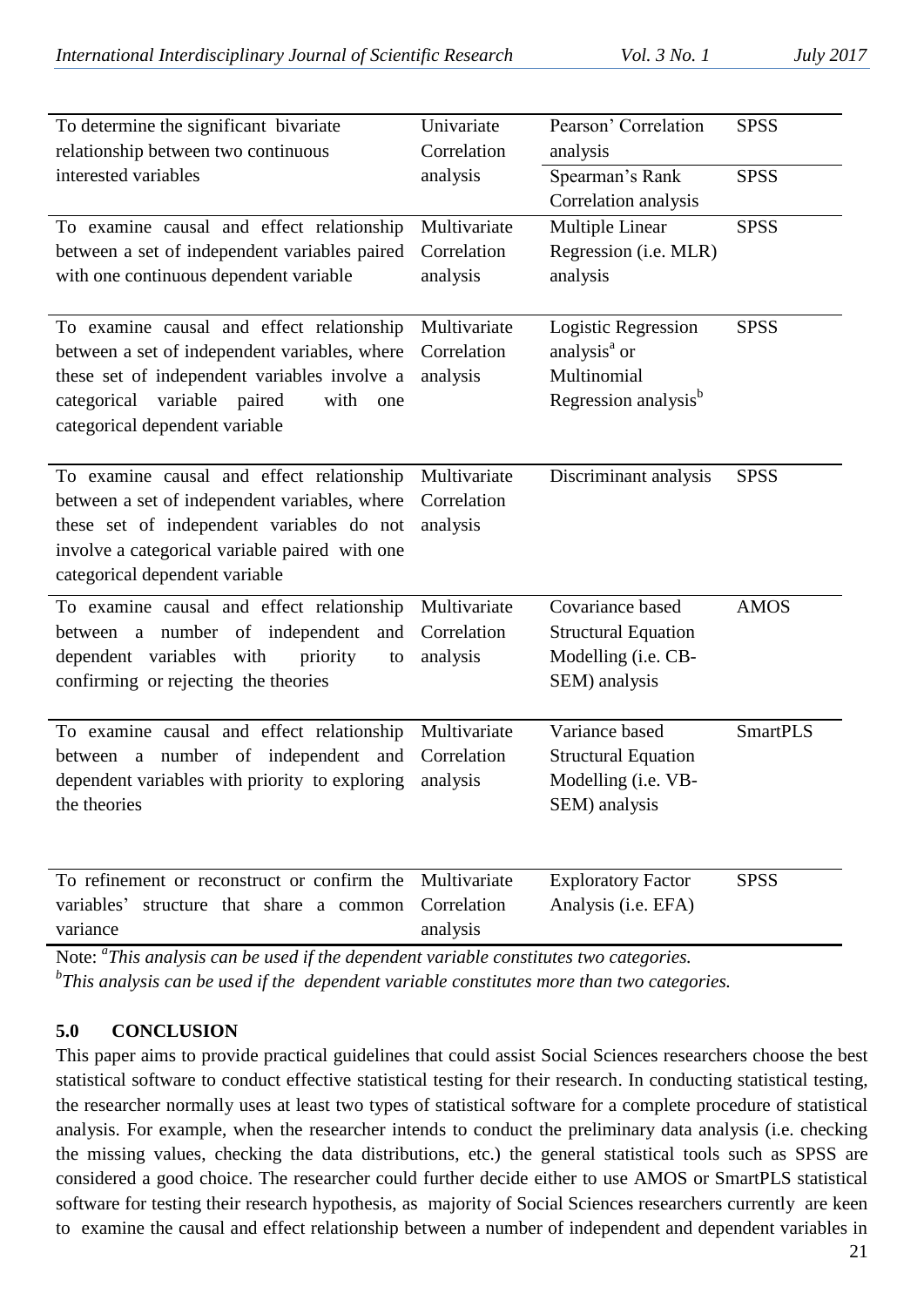one theory. Nevertheless, it is very important to note that the selection of the best statistical software and appropriate statistical analysis is dependent very much on the research objectives and the research questions developed by the researchers. This is a prerequisite for any statistical analysis to be employed. Choosing the right statistical analysis helps researchers to derive accurate as well as robust results in order to explain the achievement of intended research objectives.

#### **REFERENCES**

- Hair, J. F., Ringle, C. M., & Sarstedt, M. (2011). PLS-SEM: Indeed a Silver Bullet. *The Journal of Marketing Theory and Practice*, *19*(2), 139–152. http://doi.org/10.2753/MTP1069-6679190202
- Hair, J. F., Sarstedt, M., Pieper, T. M., & Ringle, C. M. (2012). The Use of Partial Least Squares Structural Equation Modeling in Strategic Management Research: A Review of Past Practices and Recommendations for Future Applications. *Long Range Planning*, *45*(5–6), 320–340. http://doi.org/10.1016/j.lrp.2012.09.008
- Henseler, J., Ringle, C. M., & Sarstedt, M. (2015). A new criterion for assessing discriminant validity in variance-based structural equation modeling. *Journal of the Academy of Marketing Science*, (43), 115– 135. http://doi.org/10.1007/s11747-014-0403-8
- Lowry, P. B., & Gaskin, J. (2014). Partial Least Squares (PLS) Structural Equation Modeling (SEM) for Building and Testing Behavioral Causal Theory: When to Choose It and How to Use It. *IEEE Transactions on Professional Communication*, *57*(2), 123–146. http://doi.org/10.1109/TPC.2014.2312452
- Noorazah, M. N., & Juhana, S. (2012). The Influence of Theories on Factors Affecting Knowledge Sharing and Its Relationship with Innovation and Organizational Performance. In *6th Knowledge Management International Conference (KMICe)* (pp. 509–514). Johor Bahru, Malaysia: Universiti Utara Malaysia.
- Zainudin, A. (2012a). *Research Methodology and Data Analysis* (2nd Ed.). Shah Alam, Selangor Malaysia: Universiti Teknologi MARA Press.
- Zainudin, A. (2012b). *Structural Equation Modelling Using AMOS Graphic*. Shah Alam, Selangor Malaysia: Universiti Teknologi MARA Press.
- Casella, G., & Berger, R.L. (2002). Statistical Inference (2<sup>nd</sup> Edition). CA: DuxburyAdvanced Series, Thomson Learning Publication.
- Copenhaver, M., Shrestha, R., Wickersham, J.A., Weikum, D., & Altice, F.L. (2016). An Exploratory Factor Analysis of a Brief Self-Report Scale to Detect Neurocognitive Impairment Among Participants Enrolled in Methadone Maintenance Therapy. Journal of Substance Abuse Treatment, Vol. 63, 61-65.
- Bluman, A.G. (2012). Elementary Statistics: A Step by Step Approach (8<sup>th</sup> Edition). New York: McGraw-Hill Publication.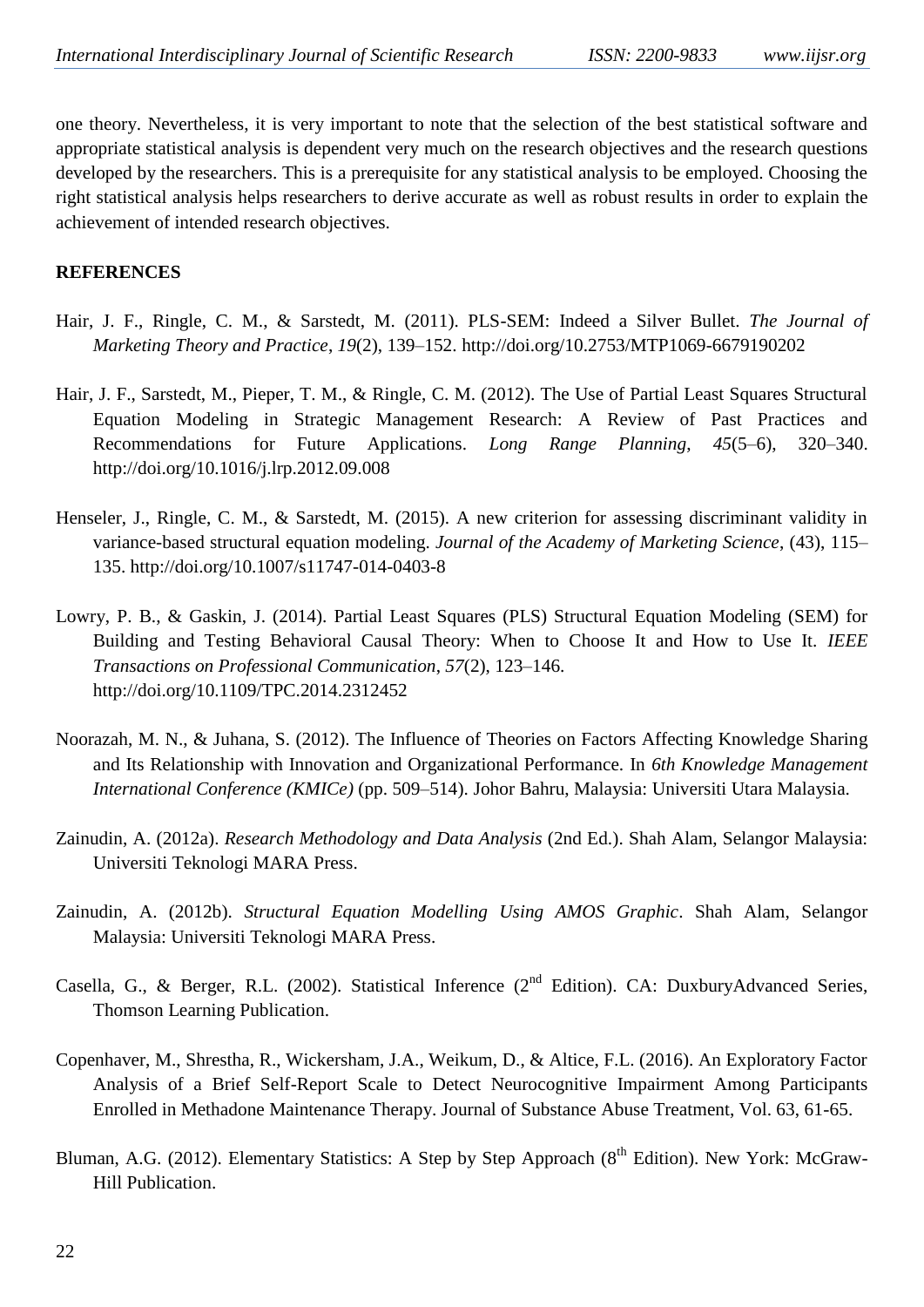- Braun, M.R., Altan, H., & Beck., S.B.M. (2014). Using Regression Analysis to Predict the Future Energy Consumption of a Supermarket in the UK. Journal of Applied Energy, Vol. 130, 305-313.
- Braojos-Gomez, J., Benites-Amado, J., & Llorens-Montes, F.J. (2015). How Do Small Firms Learn to Develop Social Media Competence?. International Journal of Information Management, Vol. 35 (4), 443-458.
- Byrne, B.M. (2010). Structural Equation Modeling with AMOS: Basic Concepts, Applications, and Programming  $(2^{nd}$  Edition). New York: Taylor and Francis Group Publication.
- Dijkstra, T.K., & Henseler, J. (2015). Consistent Partial Least Square Path Modeling. MIS Quartley, Vol. 39 (2), 297-316.
- El-Sayed, M. A., & Hamed, K. (2015). Study of Similarity Measures with Linear Discriminant Analysis for Face Recognition. Journal of Software Engineering and Aplications, Vol. 8, 478-488.
- Elsenhauer, N., Bowker, M., Grace, J., & Powell, J. (2015). From Patterns to Causal Understanding: Structural Equation Modeling (SEM) in Soil Ecology. Pedobiologia, Vol. 58 (2), 65-72.
- Fan, Yi., Chen, J., Shirkey, G., John, R., Wu, S. R., Park, H., & Shao, C. (2016). Application of Structural Equation Modeling (SEM) in Ecological Studies: An Updated Review, Ecological Process, Vol. 5 (19), 1-12.
- Field, A. (2009). Discovering Statistics Using SPSS (3<sup>rd</sup> Edition). London: SAGE Publication.
- Finch, H., & French, B. (2013). A Monte Carlo Comparison of Robust MANOVA Test Statistics. Journal of Modern Applied Statistical Methods, Vol. 12 (2), 35-81.
- Hair, J., Black, W.C., Babin, B. J., & Anderson, R.E. (2010). Multivariate Data Analysis (7<sup>th</sup> Edition). NJ: Prentice-Hall Publication.
- Hair, J.F, Hult, G.T.M., Ringle, C.M., & Sarstedt, M. (2014). A Primer on Partial Least Squares Structural Equation Modeling (PLS-SEM). Thousand Oaks: SAGE Publications.
- Hair, J.F., Ringle, C.M., & Sarstedt, M. (2011). PLS-SEM: Indeed a silver bullet. Journal of Marketing Theory and Practice, Vol. 19 (2), 139-151.
- Hauke, J., & Kossowski, T. (2011). Comparison of Values of Pearson's and Spearman's Correlation Coefficeints on the Same Sets of Data. Questiones Geographicae, Vol. 30 (2), 87- 93.
- Ichikawa, M. (2015). A Note on Approximation of Likelihood Ratio Statistic in Exploratory Factor Analysis. Open Journal of Statistics, Vol. 5, 600-603.
- Johnson, R.A., & Wichern, D.W. (2007). Applied Multivariate Statistical Analysis (6<sup>th</sup> Edition) USA: Pearson Education Publication.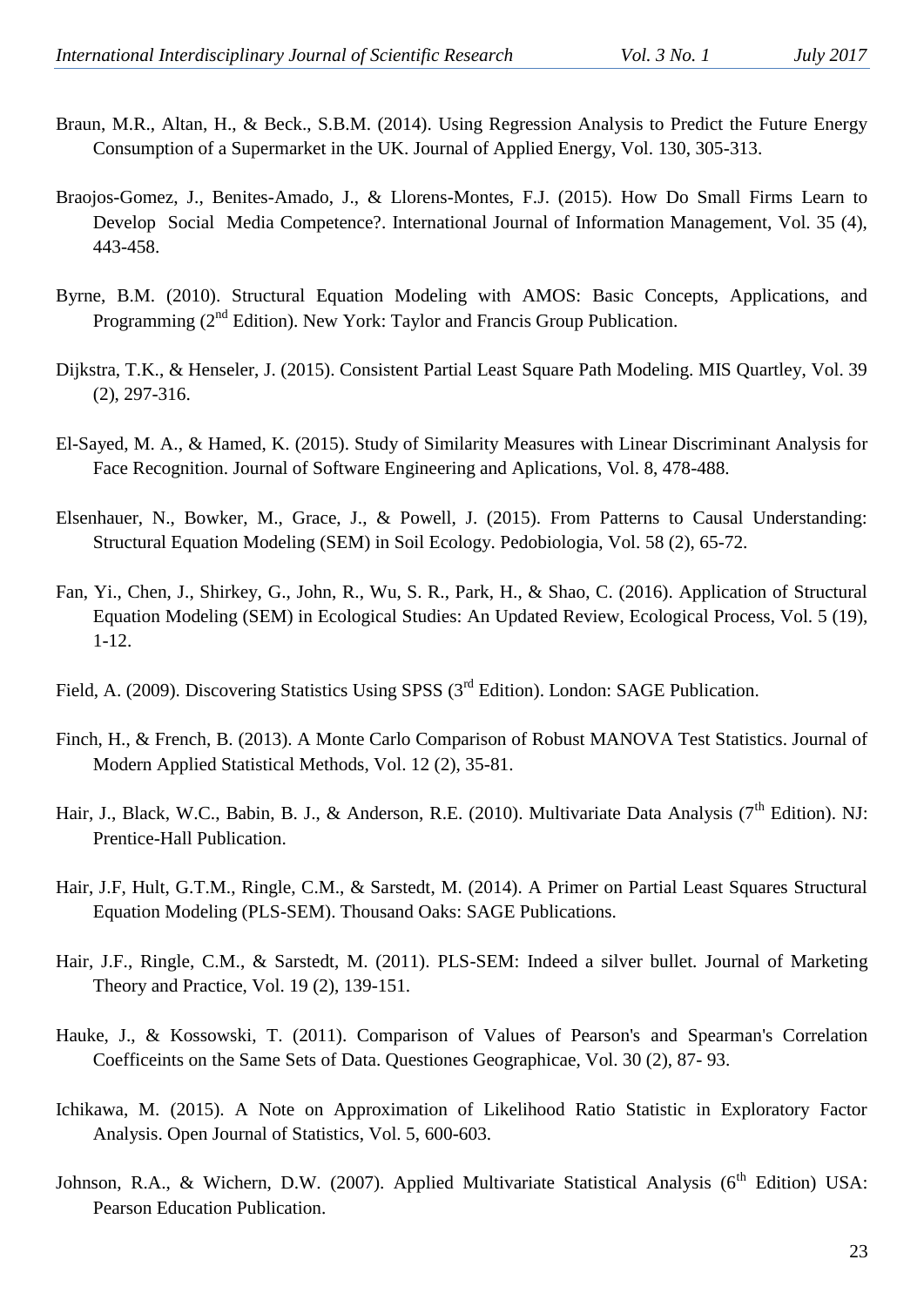Kaufmann, L., and Gaeckler, J. (2015). A Structured Review of Partial Least Square in Supply Chain Management Research. Journal of Purchasing and Supply Management, Vol. 21 (4), 259-272.

Kim, T.K. (2015). T test as a Parametric Statistics. Korean Journal of Anesthesiology, Vol. 68 (6), 540-546.

- Kim, H., Ku, B., Kim, J.Y., Park, Y.J., Park, Y.B. (2016). Confirmatory and Exploratory Factor Analysis for Validating the Phlegm Pattern Questionnaire for Healthy Subjects. Evidence-Based Complementary and Alternative Medicine, Vol. 2016, Article ID 2696019.
- Kim, T.K. (2015). Understanding One-Way ANOVA Using Conceptual Figures. Korean Journal of Anesthesiology, Vol. 70 (1), 22-26.
- Krzywinski, M., & Altman, N. (2015). Points of Significance: Multiple Linear Regression. Nature Methods, Vol. 12 (12), 1103-1104.
- Kurtner, Nachtsheim, & Neter. (2008). Applied Linear Regression Models ( $4<sup>th</sup>$  Edition). New York: McGraw-Hill Publication.
- Li, J., Weng, J., Shao, C., & Guo, H. (2016). Cluster-Based Logistic Regression Model for Holiday Travel Mode Choice. Procedia Engineering, Vol. 137, 729-737.
- Liebscher, E. (2012). A Universal Selection Method in Linear Regression Models. Open Journal of Statistics, Vol. 2, 153-162.
- Montgomery, D.C., Peck, E.A., & Vining, G.G. (2001). Introduction to Linear Regression Analysis (3<sup>rd</sup> Edition). New York: John Wiley & Sons Publication.
- Nahm, F.S. (2015). Nonparametric Statistical Tests for the Continuous Data: The Basic Concept and The Practical Use. Korean Journal of Anesthesiology, Vol. 69 (1), 8-14.

Pallant, J. (2015). SPSS Survival Manual. Open University Press, Berkshire.

- Puth M.T., Neuhäuser, M., & Ruxton, G.D. (2014). Effective Use of Pearson's Product-Moment Correlation Coefficient. Animal Behavior, Vol. 93, 183-189.
- Richter, N.F., Sinkovics, R.R., Ringle, C.M., & Schlägel, C. (2016). A Critical Look at the Use of SEM in International Business Research. International Marketing Review, Vol. 33 (3), 376-404.
- Ringle, C., Sarstedt, M., & Hair, J.F. (2013). Partial least squares structural equation modeling: Rigorous applications, better results and higher acceptance. Journal of Long Range Planning, Vol. 46 (1), 1-12.

Ringle, C.M., Wende, S., & Becker, J.M. (2015). SmartPLS 3, SmartPLS GmbH, Bönningstedt.